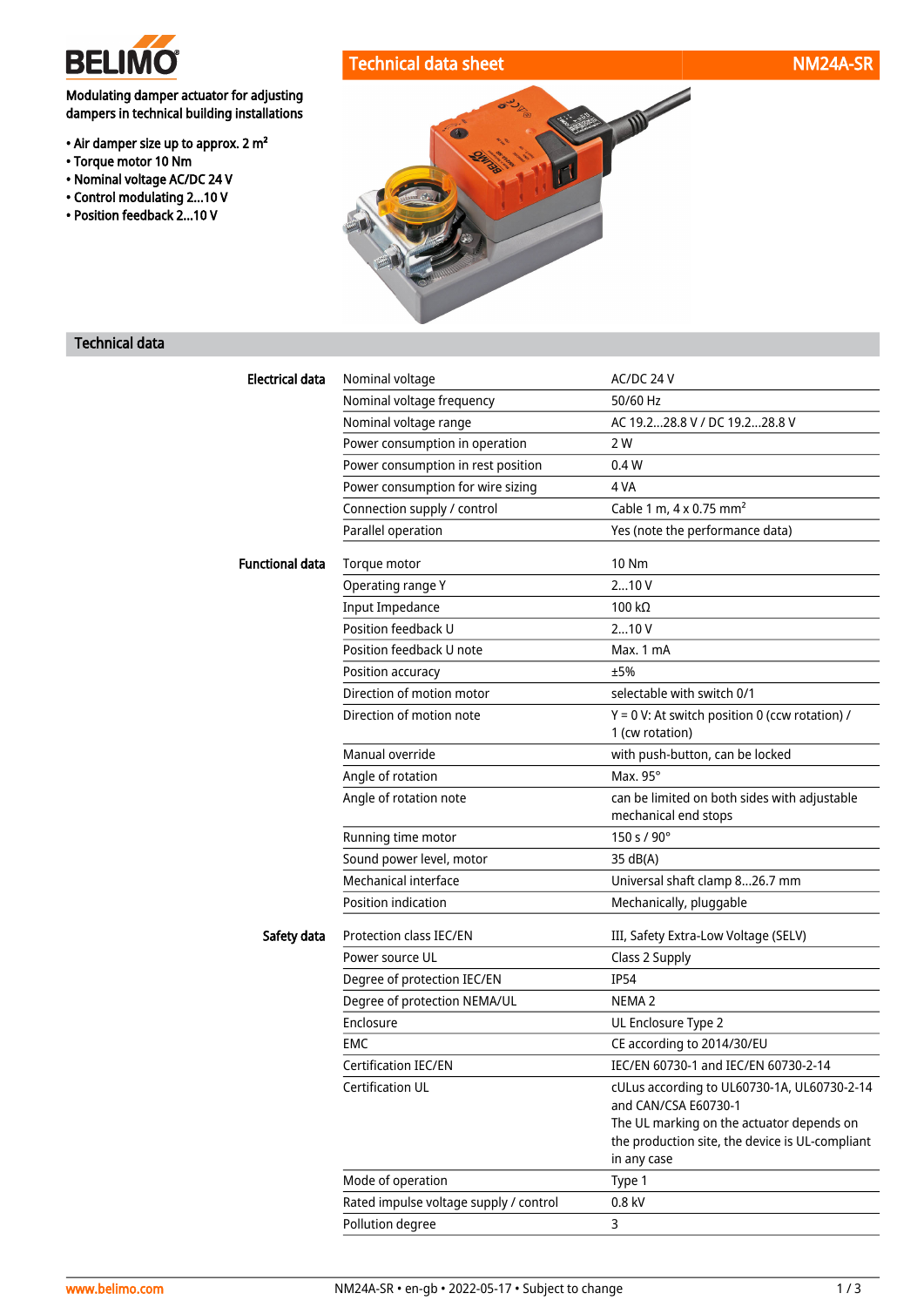

# Technical data sheet NM24A-SRR NM24A-SRR NM24A-SRR NM24A-SRR NM24A-SRR NM24A-SRR NM24A-SRR NM24A-SR

| Safety data | Ambient temperature | $-3050^{\circ}$ C           |  |
|-------------|---------------------|-----------------------------|--|
|             | Storage temperature | $-4080^{\circ}$ C           |  |
|             | Ambient humidity    | Max. 95% RH, non-condensing |  |
|             | Servicing           | maintenance-free            |  |
| Weight      | Weight              | $0.73$ kg                   |  |
|             |                     |                             |  |

### Safety notes

|  | This dev |
|--|----------|
|  | systems  |
|  | in any o |
|  | Outdoo   |
|  |          |

- rice has been designed for use in stationary heating, ventilation and air-conditioning and must not be used outside the specified field of application, especially in aircraft or ther airborne means of transport.
- r application: only possible in case that no (sea) water, snow, ice, insolation or aggressive gases interfere directly with the device and that it is ensured that the ambient conditions remain within the thresholds according to the data sheet at any time.
- Only authorised specialists may carry out installation. All applicable legal or institutional installation regulations must be complied during installation.
- The device may only be opened at the manufacturer's site. It does not contain any parts that can be replaced or repaired by the user.
- Cables must not be removed from the device.
- To calculate the torque required, the specifications supplied by the damper manufacturers concerning the cross-section, the design, the installation situation and the ventilation conditions must be observed.
- The device contains electrical and electronic components and must not be disposed of as household refuse. All locally valid regulations and requirements must be observed.

## Product features

| Mode of operation                  | The actuator is connected with a standard control signal of 010 V and drives to the position<br>defined by the control signal. Measuring voltage U serves for the electrical display of the<br>damper position 0100% and as control signal for other actuators. |
|------------------------------------|-----------------------------------------------------------------------------------------------------------------------------------------------------------------------------------------------------------------------------------------------------------------|
| Simple direct mounting             | Simple direct mounting on the damper shaft with a universal shaft clamp, supplied with an anti-<br>rotation device to prevent the actuator from rotating.                                                                                                       |
| Manual override                    | Manual override with push-button possible (the gear is disengaged for as long as the button is<br>pressed or remains locked).                                                                                                                                   |
| Adjustable angle of rotation       | Adjustable angle of rotation with mechanical end stops.                                                                                                                                                                                                         |
| <b>High functional reliability</b> | The actuator is overload protected, requires no limit switches and automatically stops when the<br>end stop is reached.                                                                                                                                         |

### Accessories

| <b>Electrical accessories</b> | <b>Description</b>                                        | <b>Type</b>       |
|-------------------------------|-----------------------------------------------------------|-------------------|
|                               | Auxiliary switch 1 x SPDT add-on                          | S <sub>1</sub> A  |
|                               | Auxiliary switch 2 x SPDT add-on                          | S <sub>2</sub> A  |
|                               | Feedback potentiometer 140 $\Omega$ add-on                | P140A             |
|                               | Feedback potentiometer 200 $\Omega$ add-on                | <b>P200A</b>      |
|                               | Feedback potentiometer 500 $\Omega$ add-on                | <b>P500A</b>      |
|                               | Feedback potentiometer 1 k $\Omega$ add-on                | P1000A            |
|                               | Feedback potentiometer 2.8 kΩ add-on                      | P2800A            |
|                               | Feedback potentiometer 5 k $\Omega$ add-on                | <b>P5000A</b>     |
|                               | Feedback potentiometer 10 $k\Omega$ add-on                | P10000A           |
|                               | Signal converter voltage/current 100 kΩ Supply AC/DC 24 V | Z-UIC             |
|                               | Positioner for wall mounting                              | SGA24             |
|                               | Positioner for built-in mounting                          | SGE <sub>24</sub> |
|                               | Positioner for front-panel mounting                       | SGF <sub>24</sub> |
|                               | Positioner for wall mounting                              | <b>CRP24-B1</b>   |